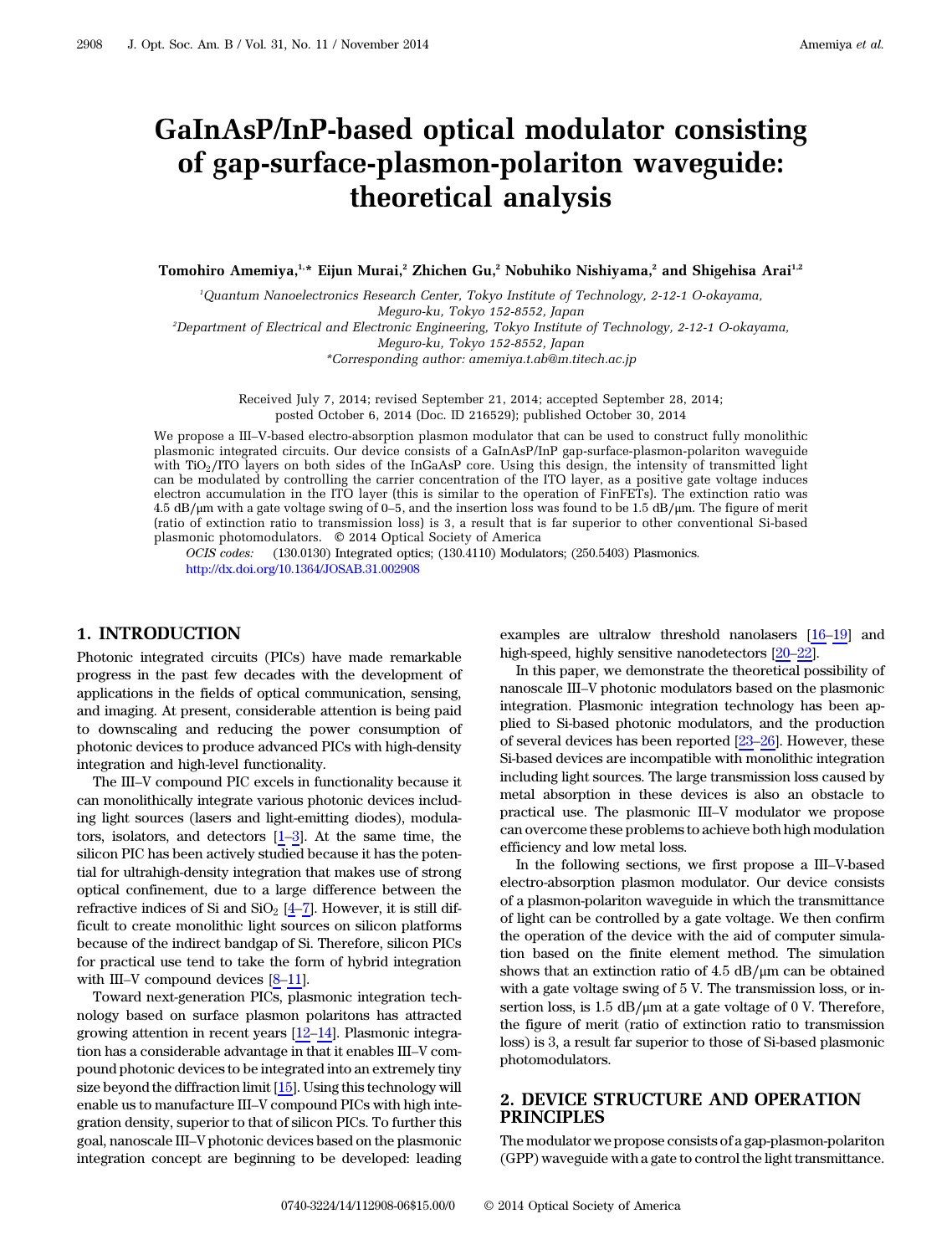Figure  $1(a)$  gives a three-dimensional view of our device, while Fig. [1\(b\)](#page-1-0) is a cross section perpendicular to the light propagation. The core of the device is a waveguide consisting of an  $i$ -InGaAsP layer (bandgap wavelength  $= 1.22 \mu m$ ) sandwiched between  $i$ -InP (upper) and  $n$ -InP (lower) clad layers. Both sides of the InGaAsP core are side-etched to form a deep-ridge waveguide and covered with a transparent conductive indium-tinoxide (ITO) layer, a TiO<sub>2</sub> insulating layer, and a metal (Au with a Ti buffer) gate, in this order. We have designed the device to operate at a wavelength of 1550 nm. [A sample fabrication process for an actual physical device is as follows: (1) high mesa formation by dry etching, (2) wet etching on both sides of the InGaAsP core,  $(3)$  deposition of the ITO and TiO<sub>2</sub> with atomic layer deposition, and (4) metal electrode formation.]

In this device, the gap-surface-plasmon-polariton (GSPP) waves are excited along the interface of the gate metal and the TiO2∕ITO layers on both sides of the InGaAsP core. This produces strong optical confinement in the waveguide beyond

<span id="page-1-0"></span>



Fig. 1. (a) Schematic bird's-eye view image of GaInAsP/InP plasmonpolariton modulator with ITO thin film. (b) Schematic cross-section image of modulation region of device.

the limit of diffraction. The polarization of the propagating light is transverse electric (TE), the same as for most existing PICs. This is a considerable advantage over other plasmon modulators [\[23](#page-5-11)–[26\]](#page-5-12), which are designed for transverse magnetic (TM) mode operation.

The intensity of transmitted light can then be modulated by controlling the carrier concentration of the ITO layer. Carrier control can be achieved by applying a voltage signal between the metal gate and the  $n$ -InP lower clad layer. A positive gate voltage induces electron accumulation in the ITO layer (this is similar to the operation of FinFETs). The peak position of the GPP-wave distribution occurs in the TiO $_2$ /ITO layers, and therefore the light transmission can be modulated effectively as a result of the electron accumulation in the ITO layer.

The important indices of the modulators are the extinction ratio and insertion loss. In plasmon-polariton devices (including our device), metal parts strongly absorb light and reduce insertion loss. Therefore, reducing insertion loss is of particular concern.

# 3. MODULATING OPTICAL PROPERTIES OF ITO LAYER

To design the device, we determined the optical properties of ITO, i.e., the refractive index and absorption coefficient, as functions of carrier density.

<span id="page-1-1"></span>The optical response of electrons in transparent conductive oxides such as ITO can be determined approximately using the Drude model and the Tauc–Lorentz model [[27\]](#page-5-13). The plasma frequency,  $ω_n$ , and the relaxation coefficient, Γ, of the conductive oxide are given by

$$
\omega_p(N) = \left(\frac{e^2 N}{m^*(N)\epsilon_\infty \epsilon_0}\right)^{\frac{1}{2}},\tag{1}
$$

$$
\Gamma(N) = \frac{e}{m^*(N)\mu_{\text{opt}}},\tag{2}
$$

where  $N$  is the density of the electrons,  $e$  is the elementary charge,  $\varepsilon_0$  is the vacuum permittivity,  $\varepsilon_{\infty}$  is the relative permittivity at optical frequencies,  $\mu_{\rm opt}$  is the electron mobility at optical frequencies, and  $m^*(N)$  is the effective mass as a function of  $N$ . Note that  $N$  is the total density of the electrons, i.e., the sum of electrons from including both dopants and electrons induced by the gate-field effect. Taking the nonparabolicity and degeneracy of the conduction band into account [[28](#page-5-14)–[30](#page-5-15)],  $m^*(N)$  is given by

<span id="page-1-2"></span>
$$
m^*(N) = m_0^* \left[ 1 + \frac{2P\hbar^2}{m_0^*} (3\pi^2 N)^{\frac{2}{3}} \right]^{\frac{1}{2}},\tag{3}
$$

where  $m_0^*$  is the electron mass and P is a fitting parameter,<br>equivalent to 0.18 eV<sup>-1</sup> for ITO [31]. Here we set the electron equivalent to 0.18 eV<sup>-1</sup> for ITO [\[31](#page-5-16)]. Here we set the electron mass  $m_0^*$  to be  $0.4m_0$  considering the Moss-Burstein shift,<br>because ITO is always decenerately doped because ITO is always degenerately doped.

Using Eqs.  $(1)$ – $(3)$  and the parameters given in Table [1,](#page-2-0) we calculated the refractive index and absorption coefficient of ITO as a function of wavelength for various electron densities. The results are listed in Fig. [2.](#page-2-1) At the optical communication wavelength of 1.55 μm, both the refractive index and the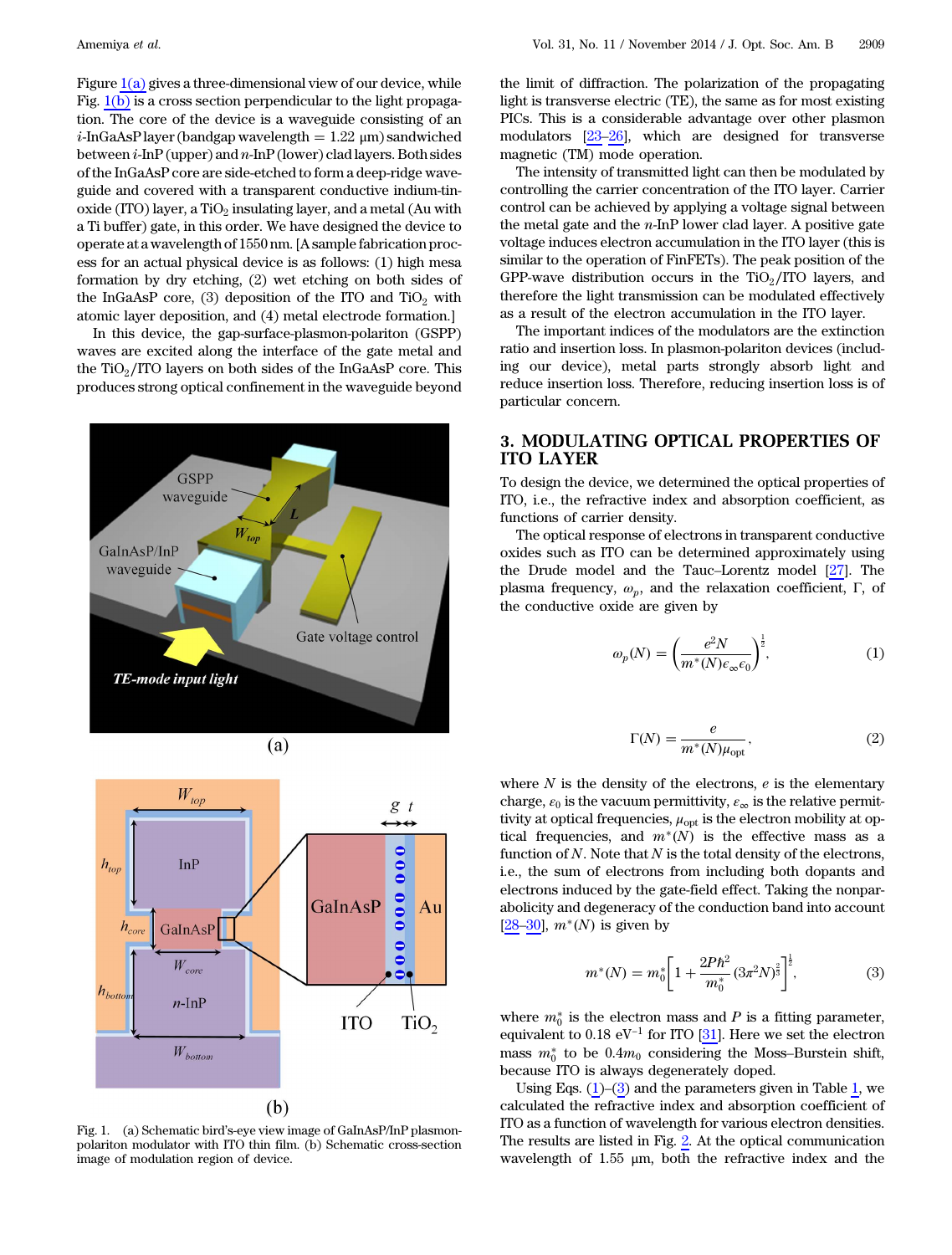Table 1. Parameters Used in the Simulation

<span id="page-2-0"></span>

| <b>Material Parameters</b>                                      |                         |                             |  |  |
|-----------------------------------------------------------------|-------------------------|-----------------------------|--|--|
| Parameter                                                       | Symbol                  | Value                       |  |  |
| Electron mass (degenerately doped ITO                           | $m_0^*$                 | 0.4                         |  |  |
| thin film)<br>Fitting parameter (ITO thin film)                 | P                       | $0.18 \text{ eV}^{-1}$      |  |  |
| Electron mobility at optical frequencies<br>(ITO thin film)     | $\mu_{\mathrm{opt}}$    | $25 \text{ cm}^2/\text{Vs}$ |  |  |
| Relative permittivity at optical frequencies<br>(ITO thin film) | $\varepsilon_{\infty}$  | 3.8                         |  |  |
| Refractive indices of the III–V compound                        |                         | In $P: 3.17$                |  |  |
| semiconductor                                                   |                         | GaInAsP: 3.38               |  |  |
| Refractive index of $TiO2$                                      |                         | 2.2                         |  |  |
| Refractive index of gold (Au)                                   |                         | $0.145 + 10j$               |  |  |
| <b>Structure Parameters</b>                                     |                         |                             |  |  |
| Parameter                                                       | Symbol                  | Value                       |  |  |
| Height of InP top/bottom layer                                  | $h_{\text{top/bottom}}$ | $400 \text{ nm}$            |  |  |
| Width of InP top/bottom layer                                   | $W_{\text{top/bottom}}$ | $500 \text{ nm}$            |  |  |
| Height of GaInAsP core layer                                    | $h_{\rm core}$          | $200 \text{ nm}$            |  |  |
| Width of GaInAsP core layer                                     | $W_{\rm core}$          | Variable                    |  |  |
| Thickness of TiO <sub>2</sub> insulator                         | t,                      | Variable                    |  |  |
| Thickness of ITO thin film                                      | $\boldsymbol{g}$        | Variable                    |  |  |
|                                                                 |                         |                             |  |  |

absorption coefficient change significantly with electron density. At low carrier densities (sufficiently lower than  $5 \times 10^{20}/\text{cm}^3$ ), the ITO shows dielectric properties with very little light absorption. As the carrier density increases, however, the ITO changes from a dielectric to a metallic material and demonstrates strong light absorption. By utilizing this characteristic, we can create plasmon-polariton modulators with a large extinction ratio and low insertion loss.

The theoretical characteristic mentioned above is also applicable to other conditions as follows: (1) carrier concentration increased by doping in a material; (2) carriers induced by an external bias voltage. Therefore, the subsequent discussion is based on the results of this section.

## 4. DETERMINING TIO<sub>2</sub> THICKNESS AND ITO DOPANT DENSITY

We then designed a device prototype. The thickness of the In-GaAsP core layer was set to 200 nm, and the thickness and

<span id="page-2-1"></span>

Fig. 2. Dependence of refractive index and absorption coefficient on wavelength, with carrier density as a parameter.

width of the InP clad layers to 400 and 500 nm, respectively. Other important dimension parameters are the width of the core layer, the thicknesses of the  $TiO<sub>2</sub>$  and ITO layers, and the dopant density of the ITO layer. This section describes the determination of the optimal  $TiO<sub>2</sub>$  thickness and ITO dopant density.

The  $TiO<sub>2</sub>$  thickness has a significant influence on the GSPP wave states. We simulated the propagation of light along the core for various values of  $TiO<sub>2</sub>$  thickness, and the finite difference method with the scattering boundary condition was then applied. The parameters used in this simulation are listed in Table [1.](#page-2-0)

Figure  $3(a)$  depicts the optical confinement factor and propagation loss of light as a function of the core width,  $W_{\text{core}}$ , with the TiO<sub>2</sub> thickness as a parameter. In this simulation, we assumed a structure with no ITO layer; that is, we set the ITO thickness to 0. Figure  $3(b)$  shows the distribution of the electric field strength of the GSPP waves excited in the waveguide. It is apparent that the hybrid-mode GSPP waves  $[32]$  $[32]$  are excited. With large  $TiO<sub>2</sub>$  thicknesses, the optical waves leak into the clad layers to produce a large propagation loss. With small thicknesses, effective optical confinement is established, and therefore propagation loss remains small, even if  $W_{\text{core}}$  is reduced beyond the diffraction limit. However, the  $TiO<sub>2</sub>$  thickness cannot be reduced without limit because this layer has to withstand the gate voltage. We therefore set it to 10 nm.

We then studied the effect of the electron density of the ITO layer on the light transmission loss. Figure [4](#page-3-1) shows the results for light of 1.55  $\mu$ m wavelength, with  $W_{\text{core}}$  as a parameter. In this example, we set the thickness of the ITO layer to 5 nm and used the data given in Fig. [2](#page-2-1). At low electron densities (region A), the ITO behaves as a dielectric (see Fig. [2\)](#page-2-1). In this condition, the GSPP waves are in the normal mode, and the distribution peak of the waves remains a small distance from the Au gate layer. This results in a small propagation loss. As the electron density increases (region B), the ITO changes from dielectric to metallic. In this condition, the GSPP waves transition into the strongly confined mode, and the distribution peak of the waves moves to the gate layer. As a result, the propagation loss abruptly increases due to absorption in the gate metal.

To operate the device as a modulator, a driving voltage is applied to the gate to change the electron density of the ITO layer. If the gate voltage is 0 V, the electron density is equal to the dopant density in the ITO. When a positive gate voltage is applied, the electron density increases because field-induced electron accumulation is added. To achieve small insertion loss, the operating point of the device must be in region A (see Fig. [4](#page-3-1)) at a gate voltage of  $0 \, \text{V}$ . To achieve high modulation efficiency, the operating point must move deeply into region B at positive gate voltages. Considering the above, we set the dopant density to  $1.0 \times 10^{20}$  cm<sup>-3</sup>.

# 5. SIMULATING MODULATOR OPERATION

We simulated the operation of the device and calculated the extinction ratio and insertion loss. To achieve this, we first calculated the carrier accumulation in the ITO layer induced by the gate voltage, using a device simulator (Silvaco ATLAS Device3D) comprising the Poisson equation, the electron and hole continuity equation, the parallel electric field-dependent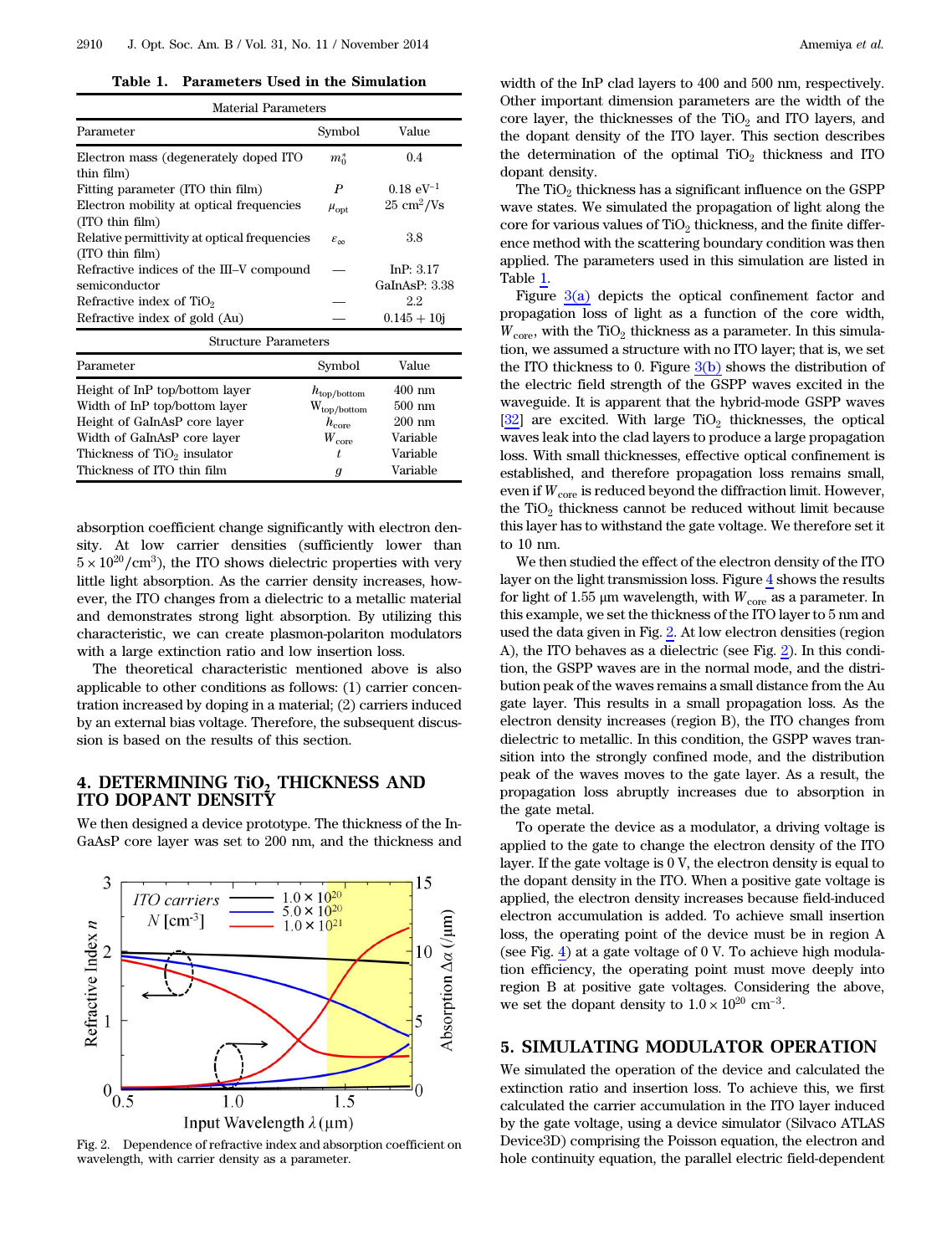<span id="page-3-0"></span>



Fig. 3. (a) Calculated core confinement factor and propagation loss in GPP waveguides as a function of  $W_{\text{core}}$ , with TiO<sub>2</sub> film thickness, t, as a parameter. (b) Mode distribution profile in each structure.

mobility model, the concentration-dependent carrier mobility model, the Shockley–Read–Hall (SRH) recombination model, the material-dependent band parameter model, and Fermi– Dirac statistics. Figure [5](#page-3-2) shows the electron distribution in the ITO layer for various gate voltages. In simulation, the TiO<sub>2</sub> and ITO thicknesses were set to 10 and 5 nm, respectively, and the dopant density in the ITO was  $1 \times 10^{20}$  cm<sup>-3</sup>. TiO<sub>2</sub> and ITO thicknesses were set to 10 and 5 nm, respectively, and the dopant density in the ITO was  $1 \times 10^{20}$  cm<sup>-3</sup>. The maximum driving voltage was set to 5 V to prevent the  $TiO<sub>2</sub>$  layer from breakdown. The resultant carrier accumulation occurred within 2 nm of the TiO $_2$ /ITO interface. The TiO<sub>2</sub> layer from breakdown. The resultant carrier accumulation occurred within 2 nm of the TiO<sub>2</sub>/ITO interface. The carrier density at the interface increased to  $6 \times 10^{20}$  cm<sup>-3</sup> for a gate voltage of 5 V, and the ITO changed its optical properties from dielectric to metallic. The width and density of the carrier accumulation depended only on the gate voltage and did not depend on the ITO thickness, provided the thickness was equal to or larger than 5 nm.

From the electron distribution in the ITO layer and the data given in Fig. [2](#page-2-1), we determined the profile of the optical constant in the ITO layer. We then calculated the distribution

<span id="page-3-1"></span>

Fig. 4. Calculated propagation loss of GPP waveguide as a function of initial doping concentration in ITO thin film, with  $W_{\text{core}}$  as a parameter.

<span id="page-3-2"></span>

Fig. 5. Carrier concentration distribution near the  $TiO<sub>2</sub>/ITO$ interface under bias voltage, with ITO film thickness of 5 nm.

of the GSPP waves in the device, using the finite element method. Figure [6](#page-3-3) shows a sample result, where the InGaAsP core width is 100 nm, the  $TiO<sub>2</sub>$  thickness is 10 nm, and the method. Figure  $\frac{6}{100}$  shows a sample result, where the InGaAsP core width is 100 nm, the TiO<sub>2</sub> thickness is 10 nm, and the dopant density of the ITO is  $1 \times 10^{20}$  cm<sup>−3</sup>. As the gate voltage increases, the distribution profile of the light is drawn toward both sides of the waveguide because the ITO changes to a

<span id="page-3-3"></span>

Fig. 6. Mode field distribution (a) without bias voltage and (b) with bias (5 V). The distribution profile of the light is pulled toward both sides of the waveguide because the ITO changes to a metallic state at the  $Al_2O_3/ITO$  interface.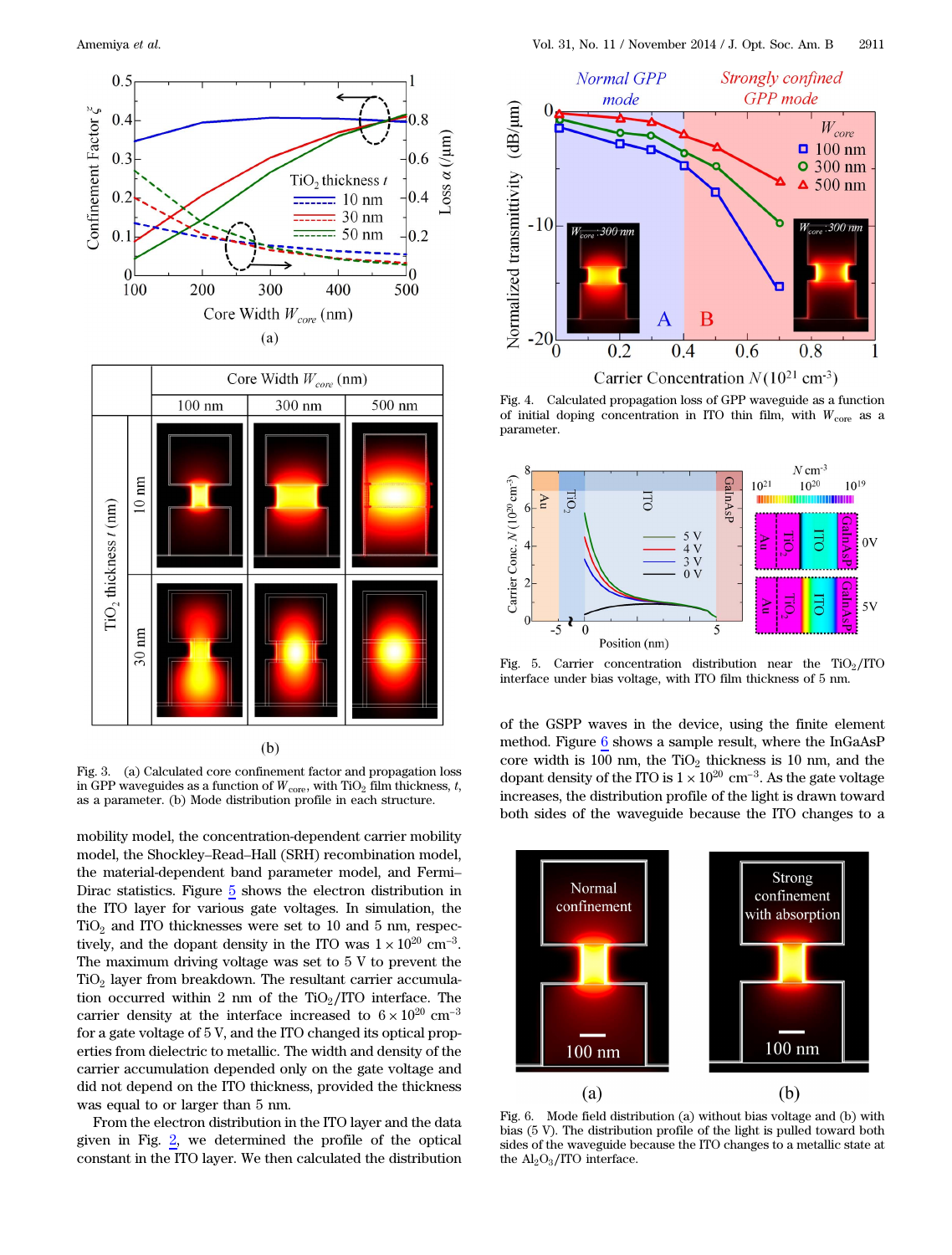<span id="page-4-2"></span>

Fig. 7. (a) Calculated extinction ratio and propagation loss without gate bias as a function of  $W_{\text{core}}$ . (b) Calculated figure of merit as a function of  $W_{\text{core}}$ .

metallic state at the  $TiO<sub>2</sub>/ITO$  interface. This increases the light confinement inside the GSPP waveguide and consequently increases the absorption loss in the metal. That is, our device modulates the light intensity by varying the optical confinement near the gate metal.

The extinction ratio and insertion loss (propagation loss at gate voltage  $= 0$  V) can be obtained from the complex refractive index of the waveguide for each GSPP wave state. The extinction ratio and propagation loss as a function of  $W_{core}$ are shown in Fig.  $7(a)$ , with the ITO thickness as a parameter. An extinction ratio of  $4.2 \text{ dB}/\mu\text{m}$  was obtained for an ITO thickness of 5 nm and  $W_{\text{core}} = 100$  nm. It monotonously decreases with an increase in ITO thickness. This is because the confinement of the GSPP waves becomes weak with an increase in ITO thickness, and consequently the effect of the dielectric–metallic transition of the ITO layer on the GSPP waves also becomes weak. Finally, we calculated the figure of merit defined by the ratio of the extinction ratio and the insertion loss in the off state. Figure  $7(b)$  gives the result as a function of  $W_{\text{core}}$ . A value of approximately 3 was obtained, with an ITO thickness of 5 nm and a wide range of  $W_{\text{core}}$  values from 100 to 500 nm.

<span id="page-4-3"></span>Table 2. Comparison of Plasmon Modulators in Main Academic Institutions

| Group                            | UС<br>$Berkeley^a$ | Karlsruhe Institute<br>of Technology <sup><i>a</i></sup> | This Work                    |
|----------------------------------|--------------------|----------------------------------------------------------|------------------------------|
| Papers                           | [24]               | $\left[13,23\right]$                                     | This Work                    |
| Material                         | ITO/silicon        | ITO/silicon                                              | ITO/GaInAsP/<br>InP          |
| Extinction<br>ratio (ER)         | $0.8$ dB/ $\mu$ m  | $2.2 \text{ dB}/\mu\text{m}$                             | $4.2 \text{ dB}/\mu\text{m}$ |
| Off-state<br>propagation         | $-1.0$ dB/ $\mu$ m | $-8.6$ dB/ $\mu$ m                                       | $-1.3$ dB/ $\mu$ m           |
| $\cos(\alpha)$                   |                    |                                                          |                              |
| Figure of<br>merit $(ER/\alpha)$ | 0.8                | 0.25                                                     | 3.23                         |
| Polarization state               | TМ                 | TМ                                                       | TE                           |

a Data reported by UC Berkeley and Karlsruhe Institute of Technology are experimental results.

## 6. CONCLUSION

We proposed a III–V-based electro-absorption plasmon modulator to construct fully monolithic plasmonic integrated circuits. The device consists of a GSPP waveguide with a FinFET-like gate structure to control the transmission of light. We confirmed the operation of the device with the aid of computer simulation. The extinction ratio was 4.2 dB∕μm with a gate voltage swing of 0–5, and the insertion loss was 1.3 dB∕μm.

Table [2](#page-4-3) compares the performance of our device with that of plasmon modulators developed by other research institutes. Our device can achieve a large extinction ratio and figure of merit. The remarkable advantage of our design is that it is InP-based and operates in the TE mode, unlike other similar devices. This makes our design quite compatible with fully monolithic plasmon integrated circuits.

#### ACKNOWLEDGMENTS

This work was supported in part by the Ministry of Education, Culture, Sports, Science and Technology (MEXT); JSPS KA-KENHI Grant Nos. 24246061, 25420321, and 25709026. One of the authors (T. A.) acknowledges support from the Konica Minolta Science and Technology Foundation.

#### <span id="page-4-0"></span>REFERENCES

- 1. R. Nagarajan, C. H. Joyner, R. P. Schneider, Jr., J. S. Bostak, T. Butrie, A. G. Dentai, V. G. Dominic, P. W. Evans, M. Kato, M. Kauffman, D. J. H. Lambert, S. K. Mathis, A. Mathur, R. H. Miles, M. L. Mitchell, M. J. Missey, S. Murthy, A. C. Nilsson, F. H. Peters, S. C. Pennypacker, J. L. Pleumeekers, R. A. Salvatore, R. K. Schlenker, R. B. Taylor, H. S. Tsai, M. F. V. Leeuwen, J. Webjorn, M. Ziari, D. Perkins, J. Singh, S. G. Grubb, M. S. Reffle, D. G. Mehuys, F. A. Kish, and D. F. Welch, "Large-scale photonic Mehuys, F. A. Kish, and D. F. Welch, "Large-scale photonic<br>integrated circuits," IEEE J. Sel. Top. Quantum Electron. 11,<br>50–65 (2005).
- <span id="page-4-1"></span>2. J. J. G. M. van der Tol, Y. S. Oei, U. Khalique, R. Ntzel, and M. K. Smit, "InP-based photonic circuits: comparison of monolithic integration techniques," Prog. Quantum Electron. <sup>34</sup>, 135–<sup>172</sup> (2010).
- 3. L. A. Coldren, S. C. Nicholes, L. Johansson, S. Ristic, R. S. Guzzon, E. J. Norberg, and U. Krishnamachari, "High performance InP-based photonic ICsea tutorial," J. Lightwave Technol. <sup>29</sup>, 554–570 (2011).